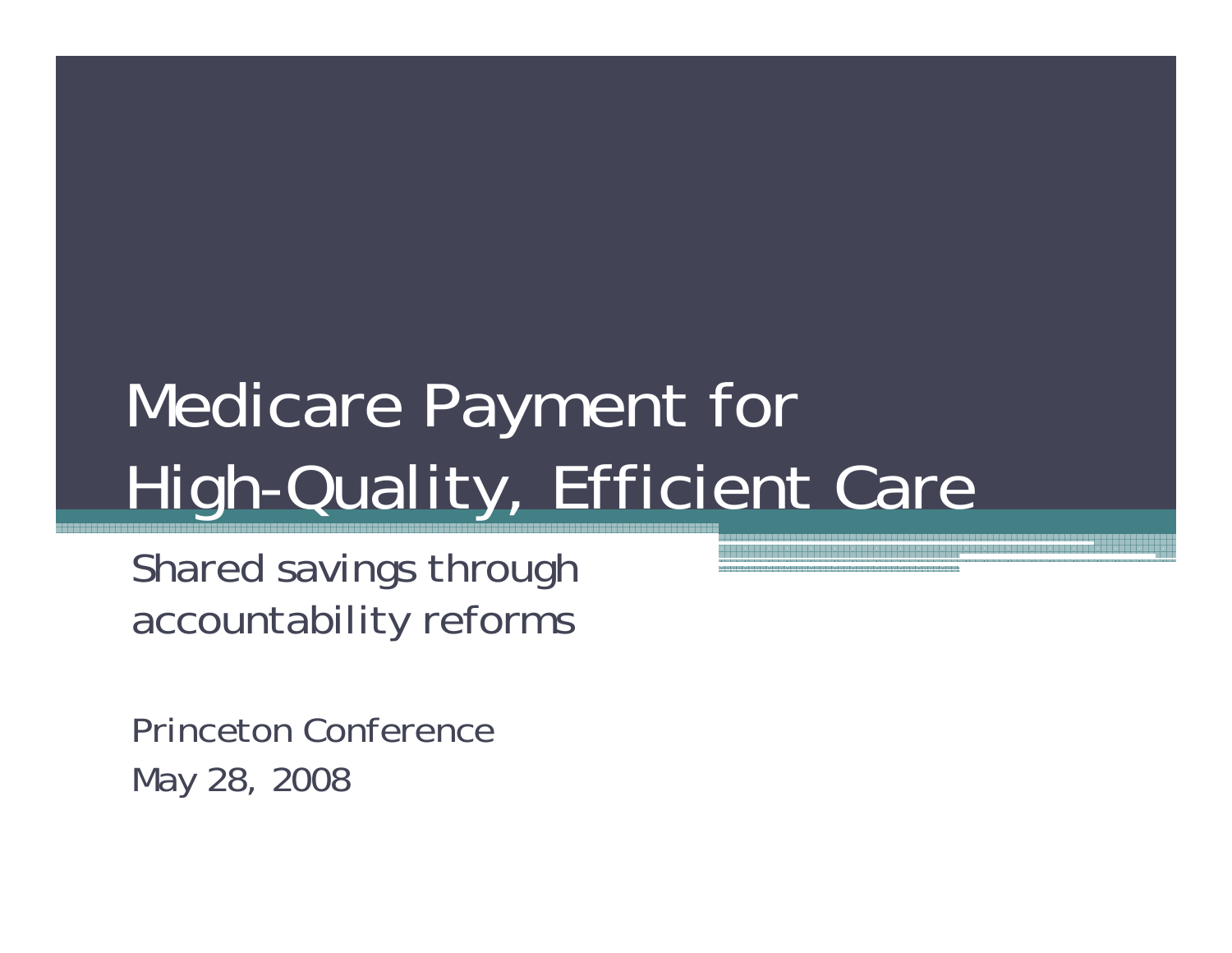# Current Payment System

- Rewards and encourages volume/intensity growth
- Reinforces fragmentation of care
- Fails to support physicians who provide high-quality, efficient care
- Penalizes physicians and many other providers who invest in unreimbursed activities that increase efficiency of care in Medicare (electronic healthcare, coordination services, etc.)



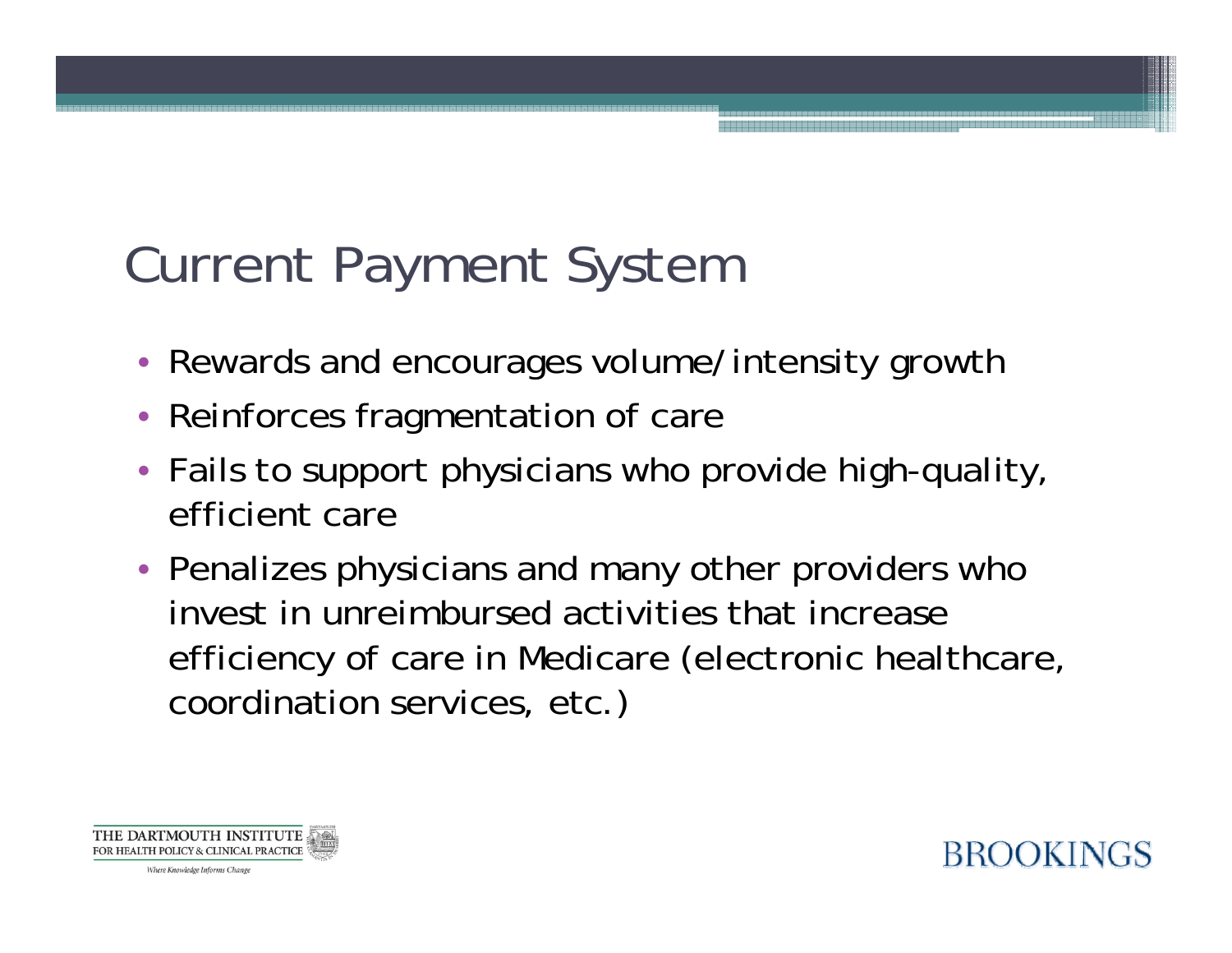# Components of a Successful Solution

- Achieves long-term payment goals
	- ▫Transparency and accountability for cost and quality
	- Aligned incentives for providers
	- $\Box$  Rewards for high quality care, efficiency, and appropriate/ up to date capacity
	- Budgetary savings and higher value of Medicare spending
- Support for broad range of innovative organizations, including actual/ virtual integration, to provide highvalue care under diverse circumstances
- Feasible steps for incremental progress now toward long-term goals

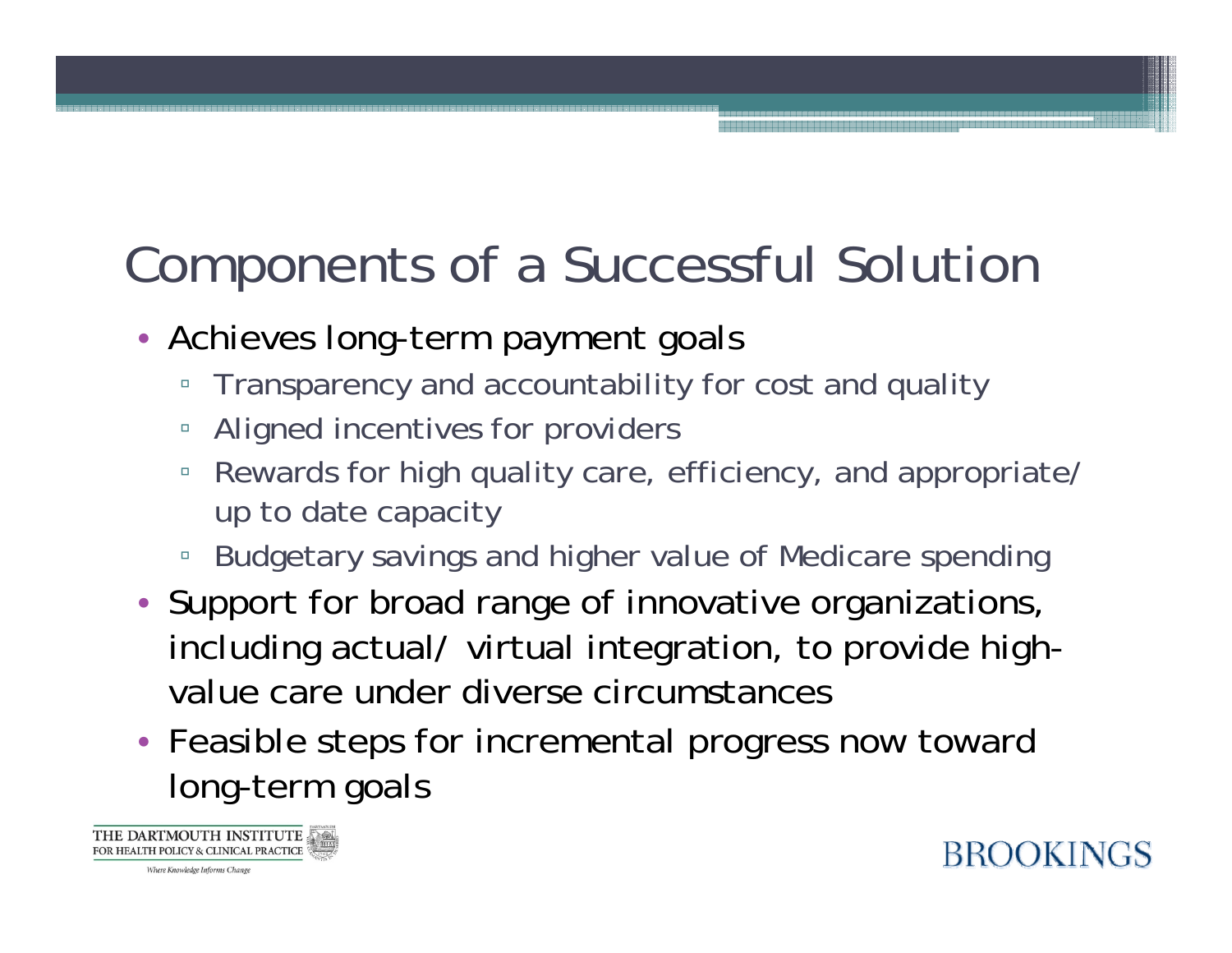# Overview of ACO Proposal

- Quality reporting mechanism
- Allows for shared savings
- Promotes actual or virtual integration of care key is payment for supporting coordination and accountability to deliver better results
- Provides for incremental approach, starting with pilot strategy, to provide foundation for broader reform



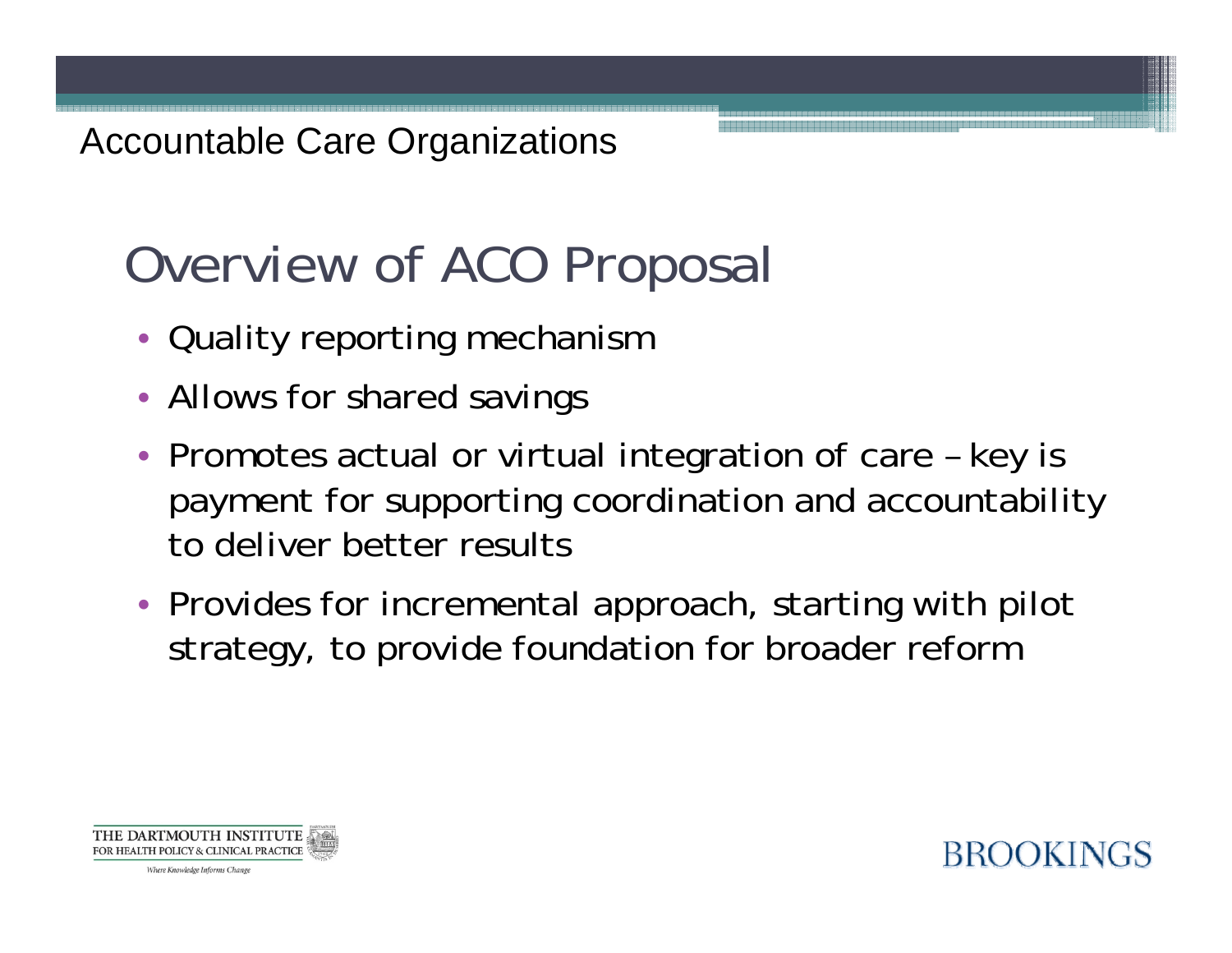# What is an ACO?

- Legally constituted entity that can receive Medicare payments and has arrangements in place for sharing bonus payments
- Ability to specify physicians voluntarily participating within the ACO and meet performance reporting requirements.
- Minimum of 5000 Medicare beneficiaries must be assigned to ACO



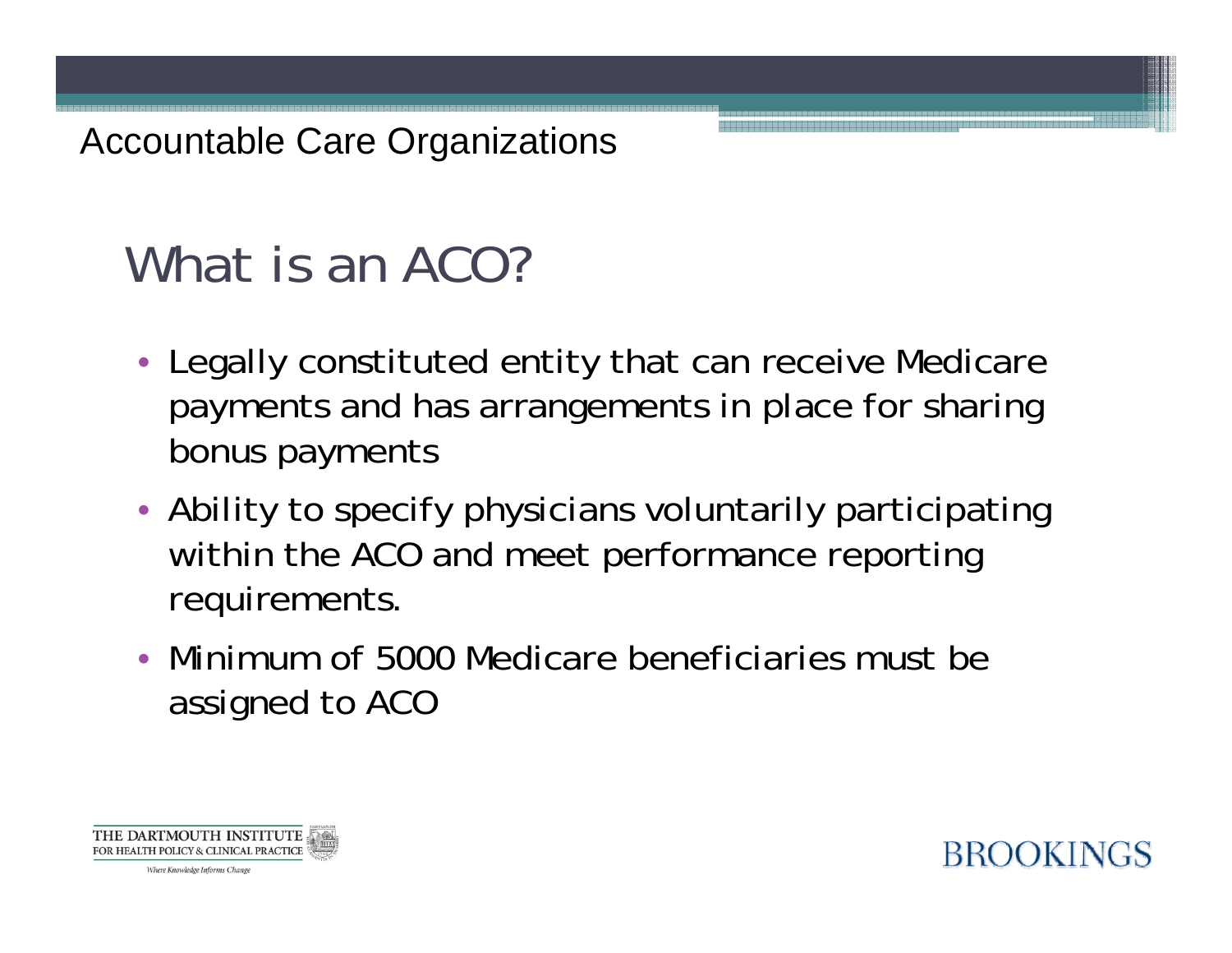# Assigning Beneficiaries to ACO

- No registration by beneficiaries
- • Beneficiaries with at least one E&M service in the previous year will be assigned to an ACO based on the largest share of E&M services from exclusive ACO providers, measured by number of ambulatory visits
- Results in a unique assignment for the patient
- Assignments revisited on an annual basis

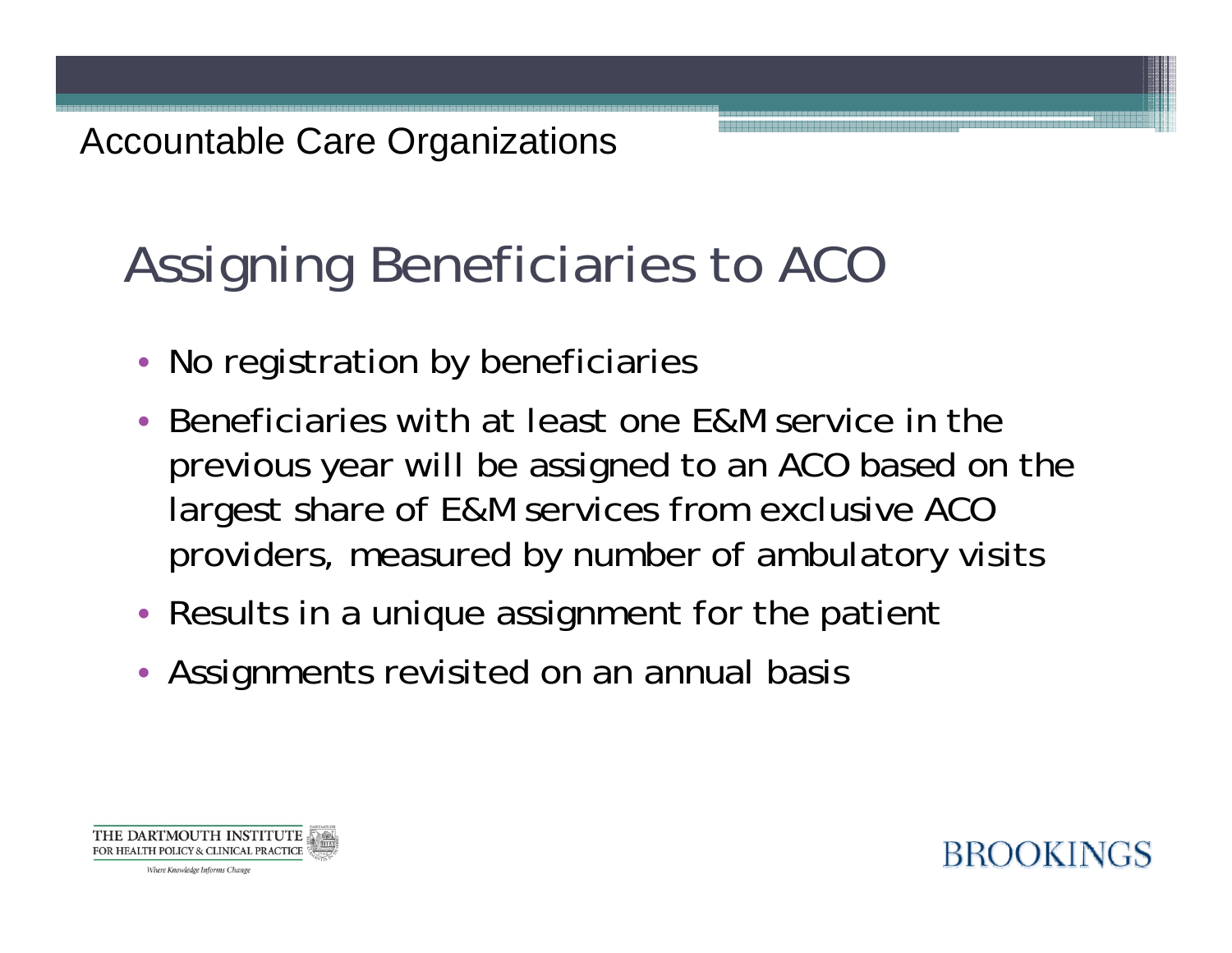# Quality Measurement

- ACOs would participate in public reporting of ACO-level performance measures,
	- $\Box$ Eligibility for shared savings dependent on meeting targets for quality
- Quality accountability should emphasize patient-level results and care coordination, including:
	- $\Box$ Technical quality -- key processes of care
	- Outcomes of care
	- $\Box$ Patient experience
- Requires steps by ACOs and Medicare to improve quality measurement and the use of Medicare data for care coordination
	- $\Box$  Clear timeline for use of clinically enriched electronic data, eprescribing, registries



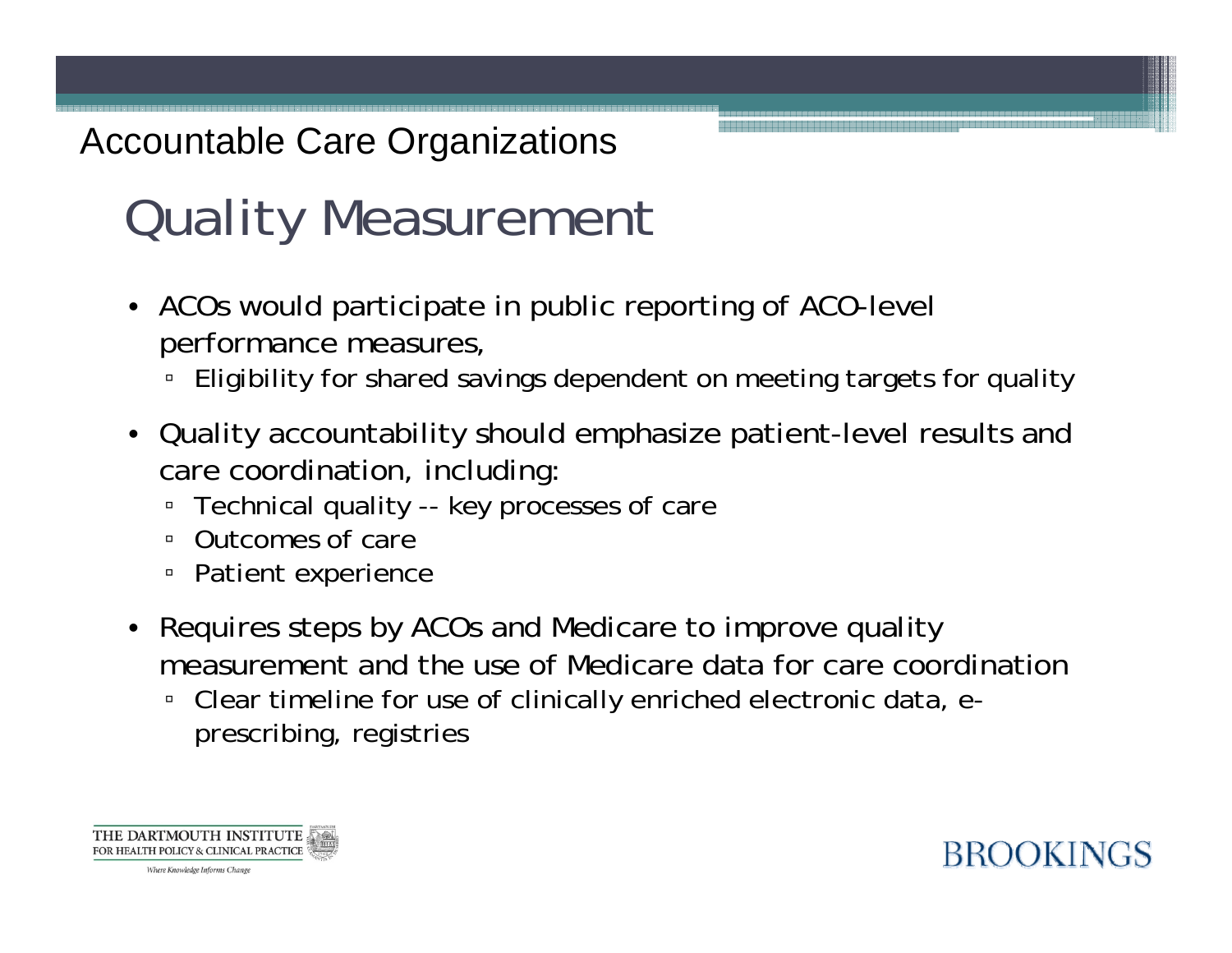## Calculating ACO Spending Accountable Care Organizations

For beneficiaries assigned to an ACO (based on receiving the largest share of their evaluation and management visits from a particular ACO's unique provider), all Part A & B allowed charges will be used to calculate ACO spending.

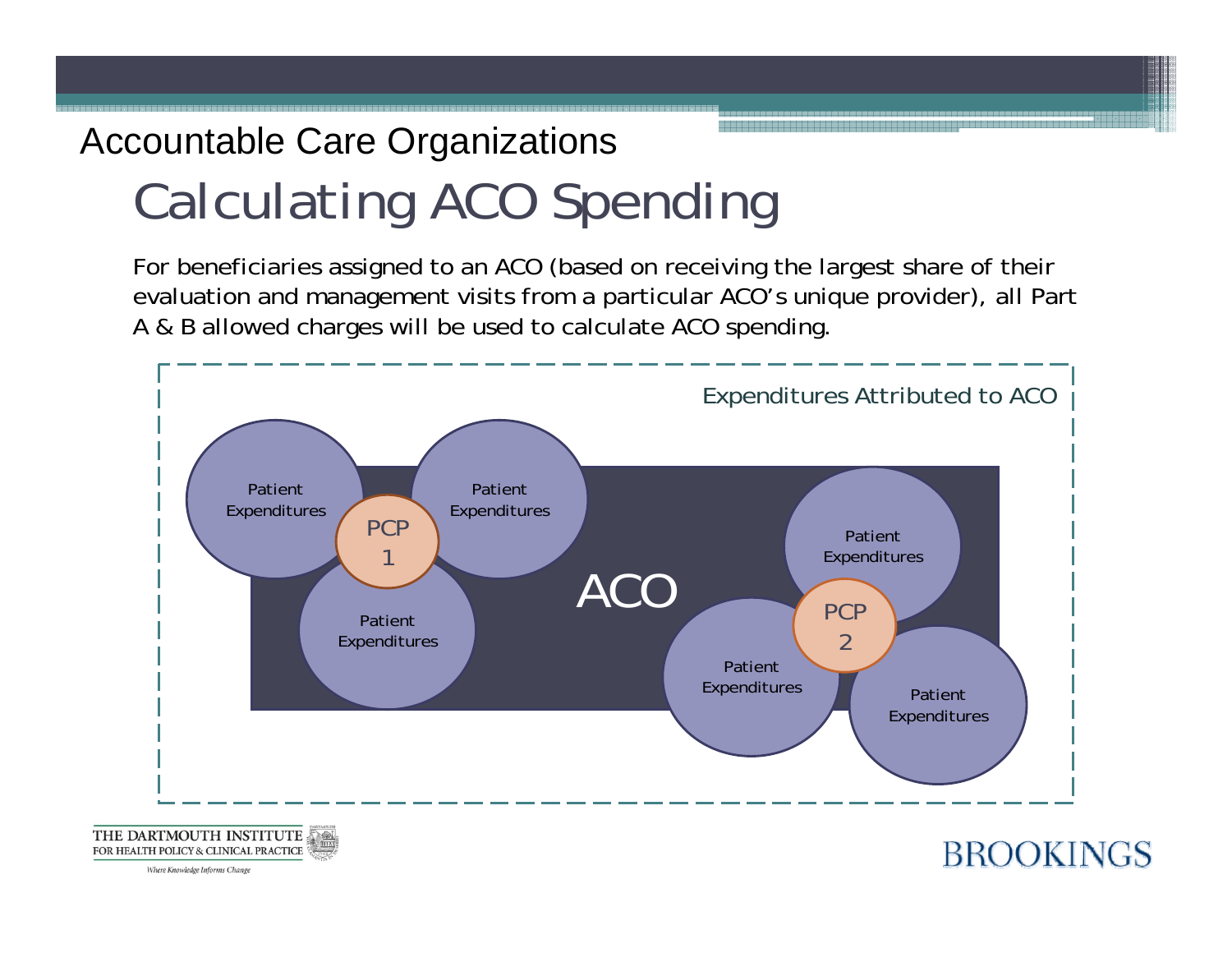# Shared Savings Based on Spending Benchmarks

- Medicare actuaries make A & B spending projection
- Benchmark requires % savings below *projected* growth
	- Baseline -- ACO specific per-beneficiary A-B spending
	- Benchmark = Baseline + Projected growth Y% (e.g. 2%)
	- Projection / Benchmark could be national, regional, or ACO-specific
- Shared savings payments based on performance relative to benchmark over 2 yrs (based on rolling average of 8 quarters of data, with partial payments in first year of program)

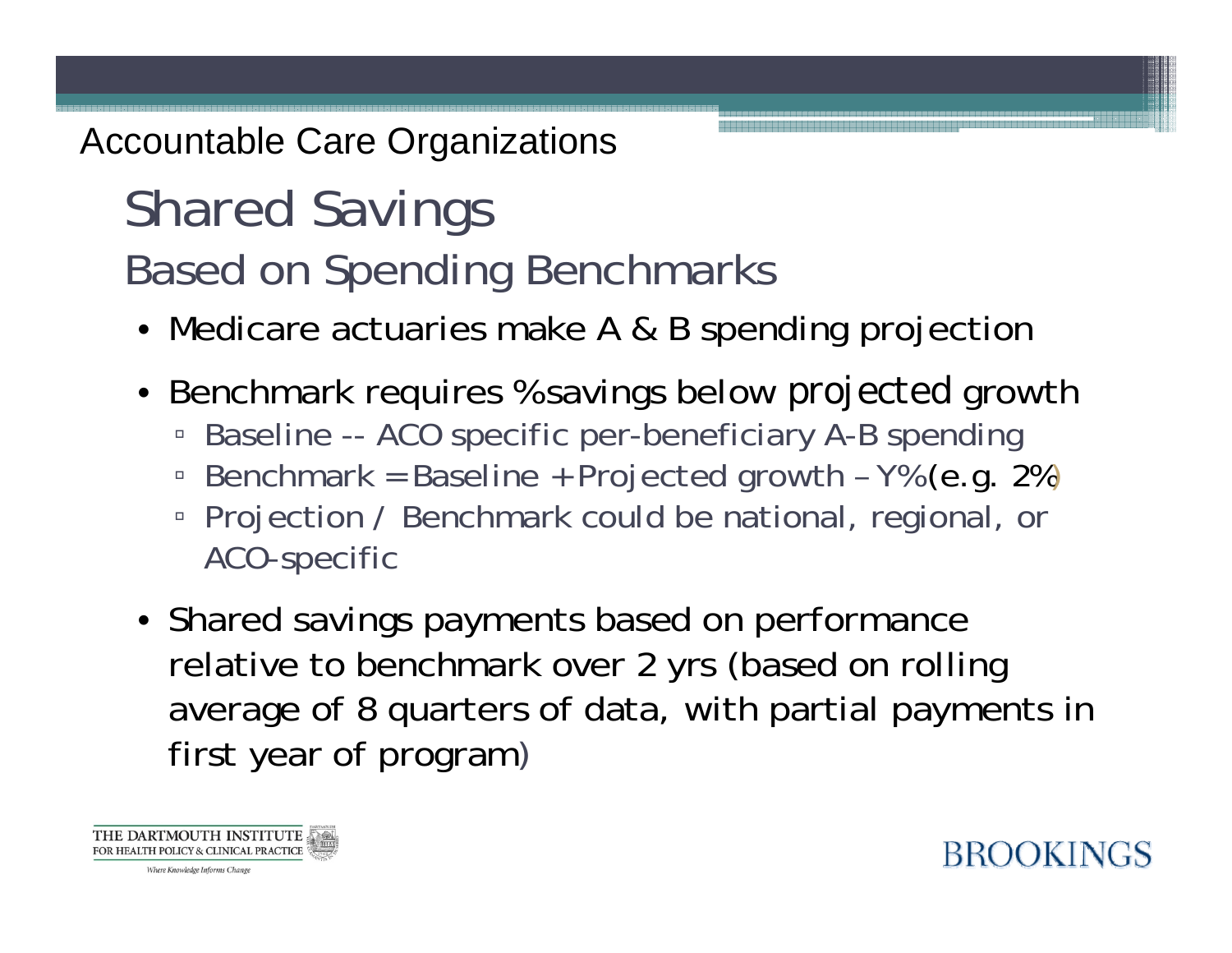## Overview of shared savings approach

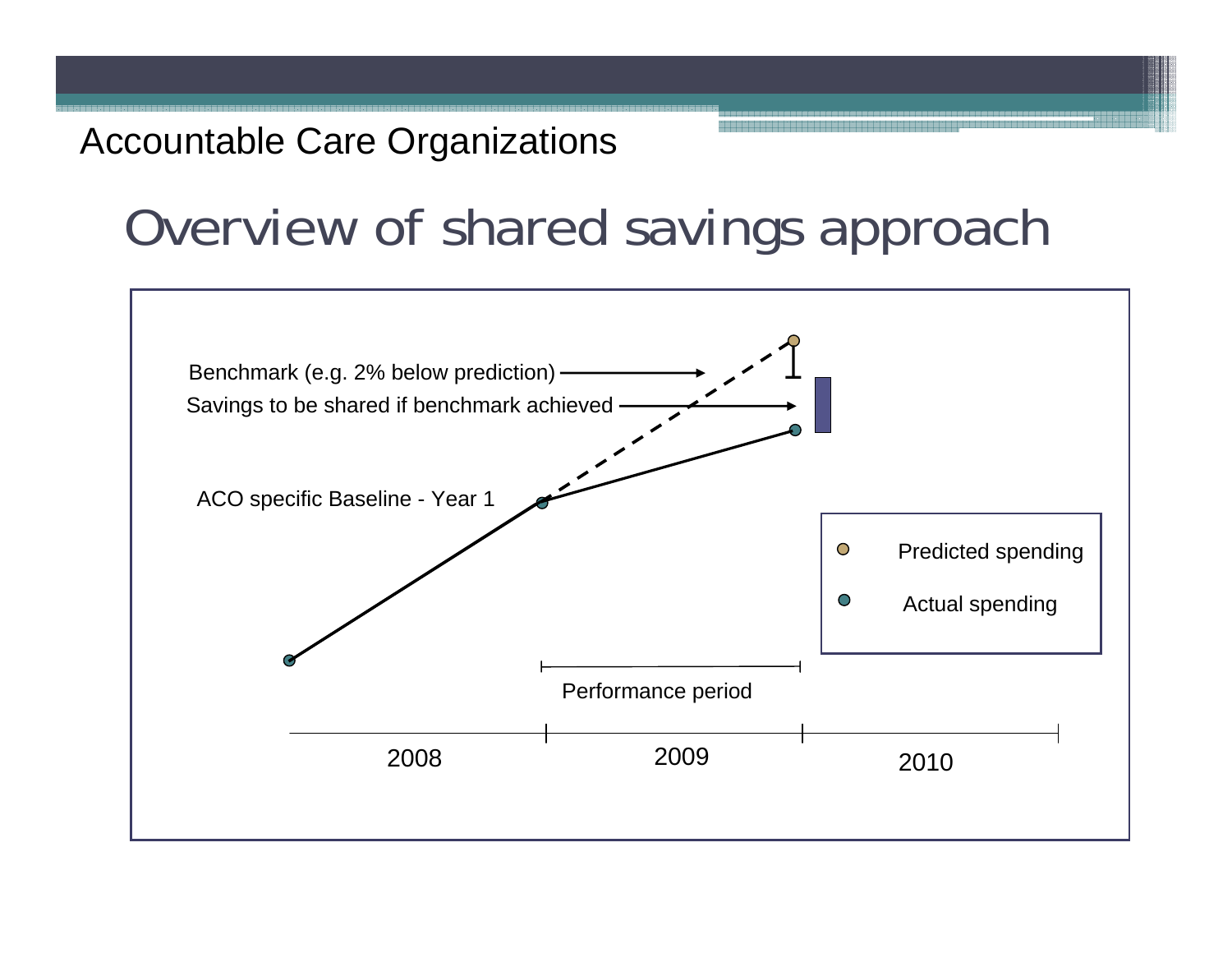## Overview of Shared Savings Approach

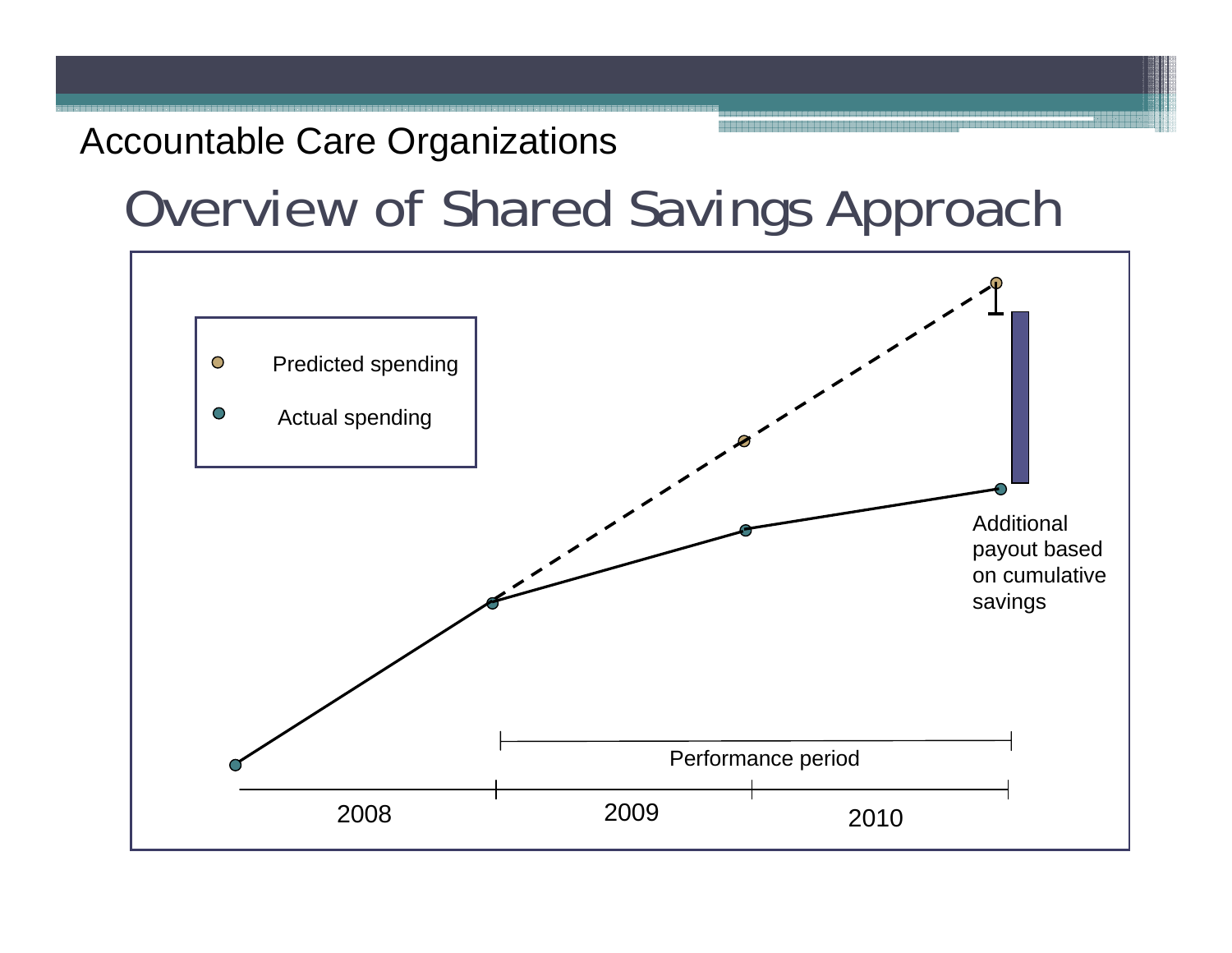# Incentives for Participation

- Opportunity for shared savings from improving the quality and efficiency of patient care (after initial savings off projections go to Medicare)
- Potential interaction with SGR requirements
- Better practice environment

AND…

• Opportunity for "windfall" payments: additional payments for what the ACO providers would have done anyway

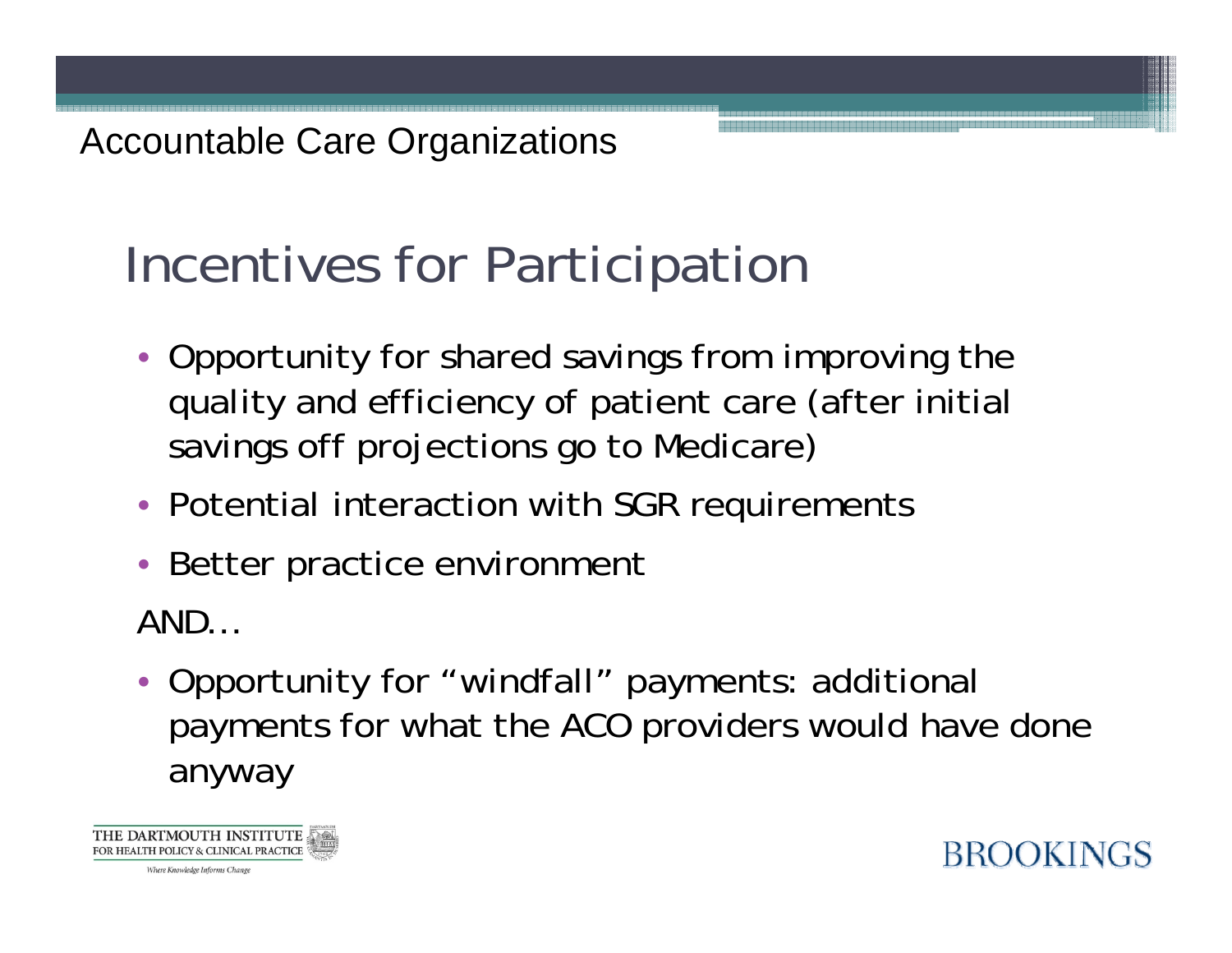## ACO Participation: Accountable Care Organizations

Medical Practice Currently Involves Distinctive Patterns of Physician Interactions

| Number of<br><b>Medicare</b><br><b>Beneficiaries</b> | Percent of<br><b>Beneficiaries</b> | Number of<br><b>Hospitals</b> | Major<br><b>Teaching</b><br><b>Hospitals</b> | Average<br>Patient<br>"Loyalty" |
|------------------------------------------------------|------------------------------------|-------------------------------|----------------------------------------------|---------------------------------|
| $5,000 -$<br>10,000                                  | 26.5%                              | 864                           | 56                                           | 73.3%                           |
| $10,000 -$<br>15,000                                 | 20.6%                              | 395                           | 22                                           | 75.6%                           |
| $15,000 +$                                           | 29.8%                              | 324                           | 41                                           | 76.9%                           |

Illustrative purposes only using 2004 physician data on hospital use; ACO proposal involves no requirements for hospitalbased affiliations. From Elliott S. Fisher, Douglas O. Staiger, Julie P.W. Bynum and Daniel J. Gottlieb, Creating Accountable Care Organizations: The Extended Hospital Medical Staff, Health Affairs 26(1) 2007:w44-w57.

**BROOKINGS** 

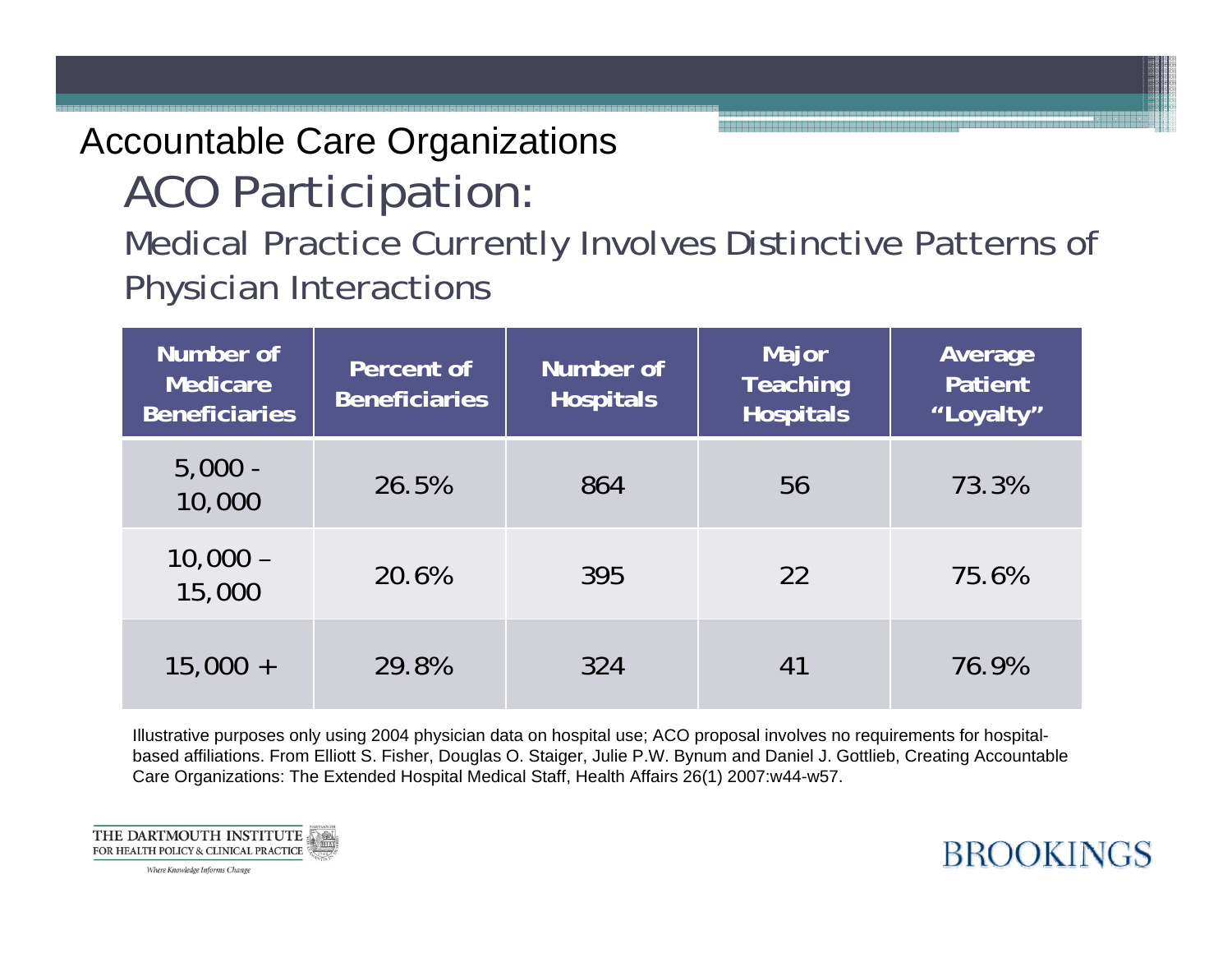Tradeoffs in Determining Shared Savings

- Goals
	- ▫ Paying for true "shared savings," not good luck or existing efficient behavior – payouts for either tend to raise Medicare spending
	- ▫**Encouraging participation and behavior** change

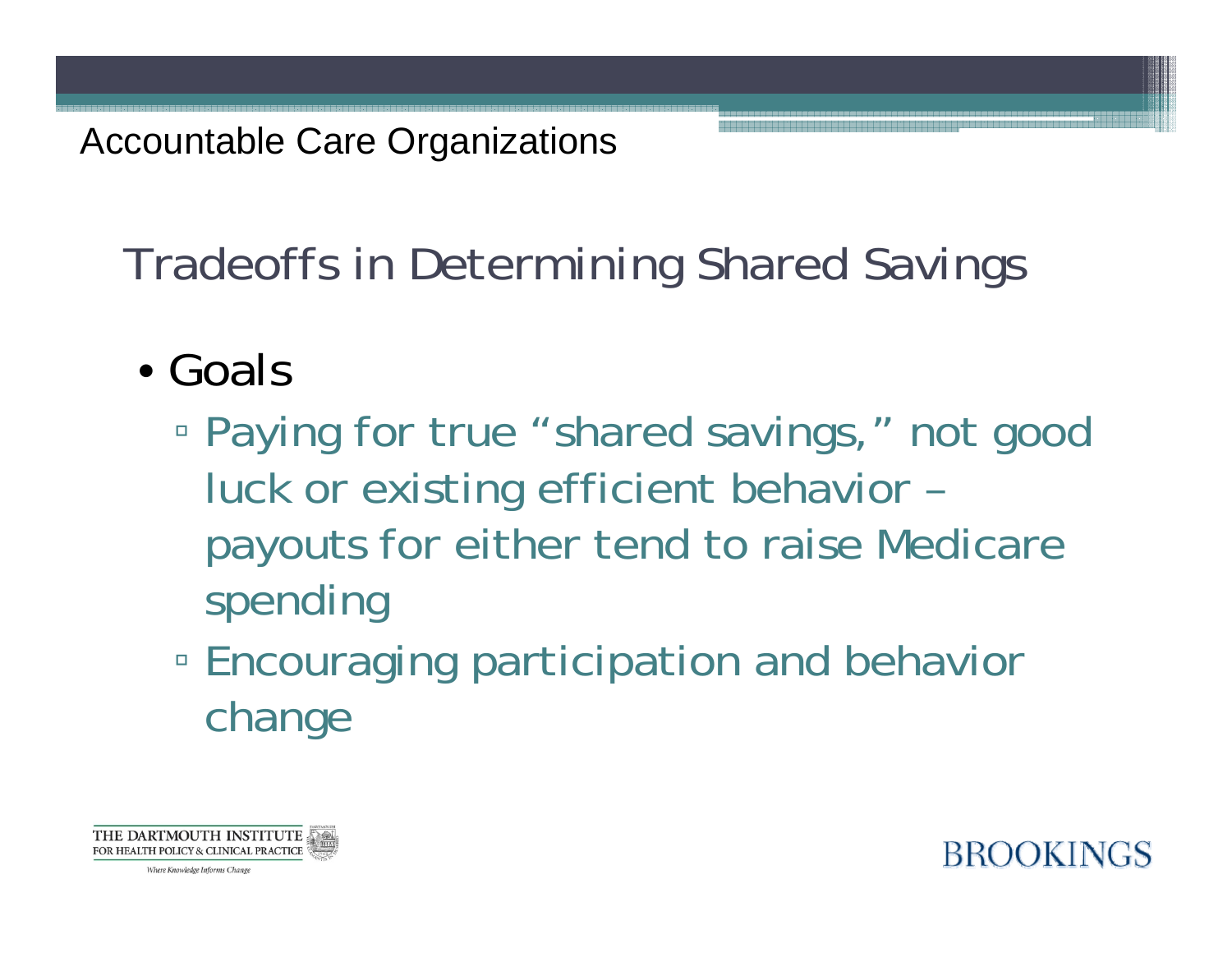## Tradeoffs in Determining Shared Savings

- Steps to encourage participation may increase payouts for random variations and existing behavior, raising spending:
	- $\Box$ Benchmark set in advance
	- Earlier payouts
	- Ability to predict own spending relative to benchmark, and get "windfall" payment if low
- Steps to mitigate payouts unrelated to changes in behavior may reduce participation and raise issues of fairness:
	- ▫Longer performance period
	- Larger savings threshold before payouts begin
	- More accurate prediction of "baseline" ACO spending growth
- We considered a range of alternatives for answering key question: What is best way to promote changes in behavior while achieving budget savings?



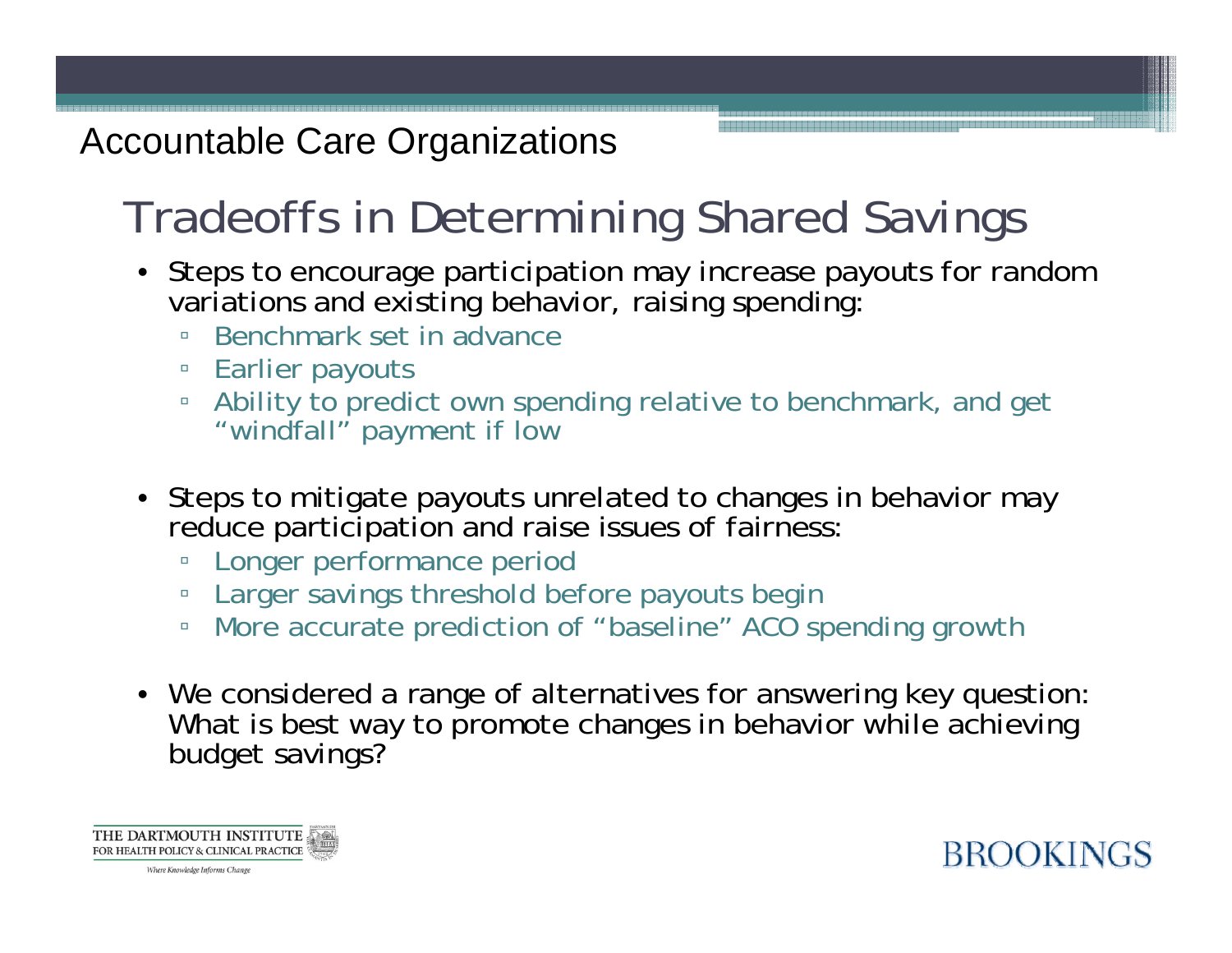# Accuracy of ACO Baseline



Predicted and actual log age-sex-race Medicare expenditures, 2003-05, for EHMSs with at least 5000 people.

**BROOKINGS** 

 $N = 287$  $R^2 = .94$  $Error = .04$ 

THE DARTMOUTH INSTITU' FOR HEALTH POLICY & CLINICAL PRACTICE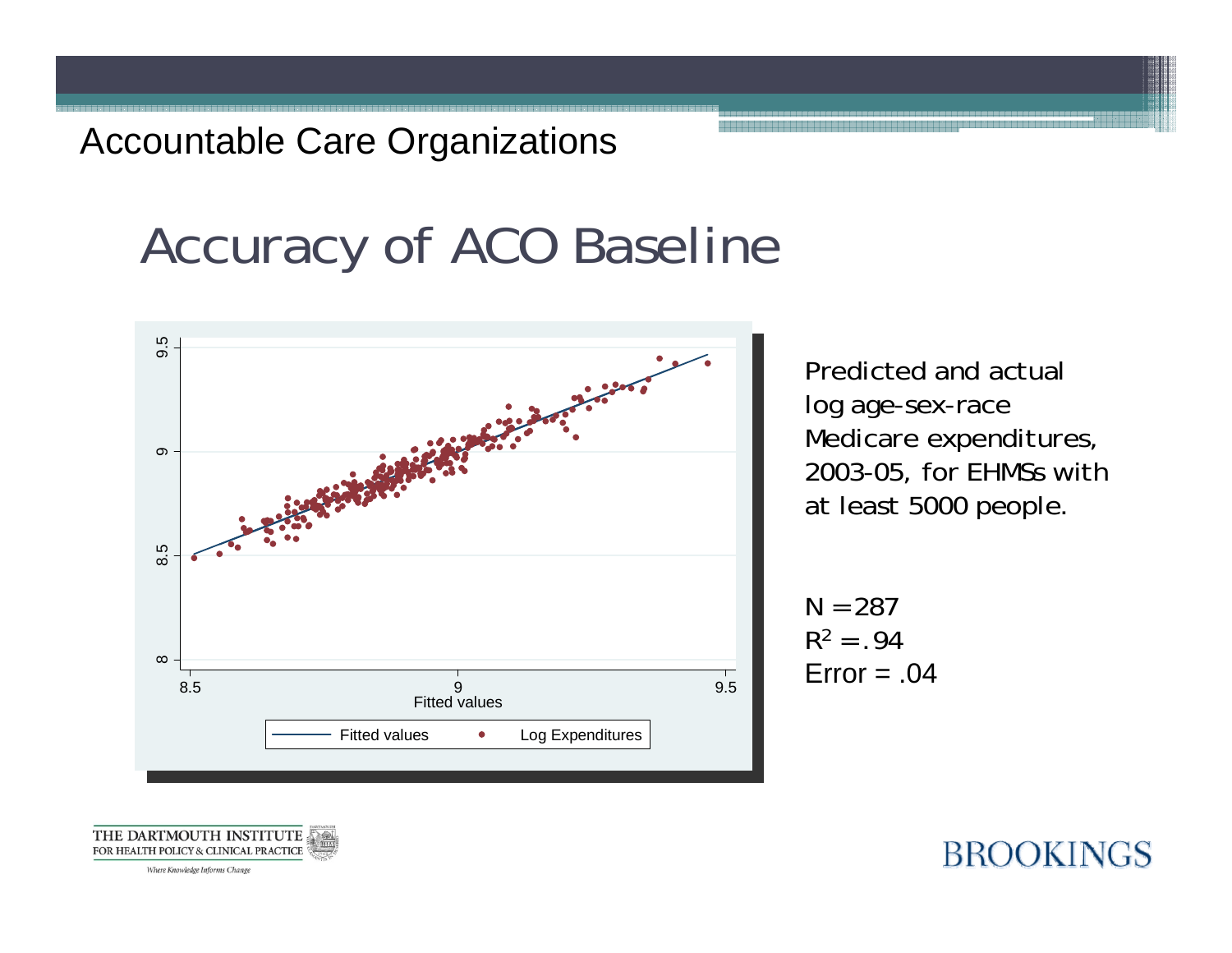# Potential for "Windfall" Payments

|                | Total Bonus Payments as Percent of Participating ACOS Total Medicare Spending |                                 |                                 |                                 |
|----------------|-------------------------------------------------------------------------------|---------------------------------|---------------------------------|---------------------------------|
|                | <b>National Benchmark</b>                                                     |                                 | <b>ACO-Specific Benchmark</b>   |                                 |
| Year           | 1-Year<br>Performance<br>Period                                               | 2-Year<br>Performance<br>Period | 1-Year<br>Performance<br>Period | 2-Year<br>Performance<br>Period |
| 2004           | 1.8%                                                                          |                                 | 2.1%                            |                                 |
| 2005           | 1.7%                                                                          | 3.1%                            | 1.9%                            | 3.0%                            |
| Avg.<br>Annual | 1.8%                                                                          | 1.6%                            | 2.0%                            | 1.5%                            |

 $\text{Cov}_1$  of Dontial as  $\text{Cov}_2$  Tatal Medicare Spending ACOs

**BROOKINGS** 

Source: Medicare claims data, 1999-2005.

Notes: To qualify for bonus during a 2-year performance period, the ACO's spending must be lower than the benchmark spending in a given year and its 2-year cumulative spending must be lower than the 2-year cumulative benchmark spending. All ACOs are defined as EHMSs with 5000+ Medicare beneficiaries. National benchmark is based on the projected 1-year growth rate per beneficiary spending in the CBO baseline. ACO-specific benchmark is based on the ACO's 3-year average growth rate in per beneficiary spending. The threshold for bonus is 2% below projected spending. Shared savings is 80%.

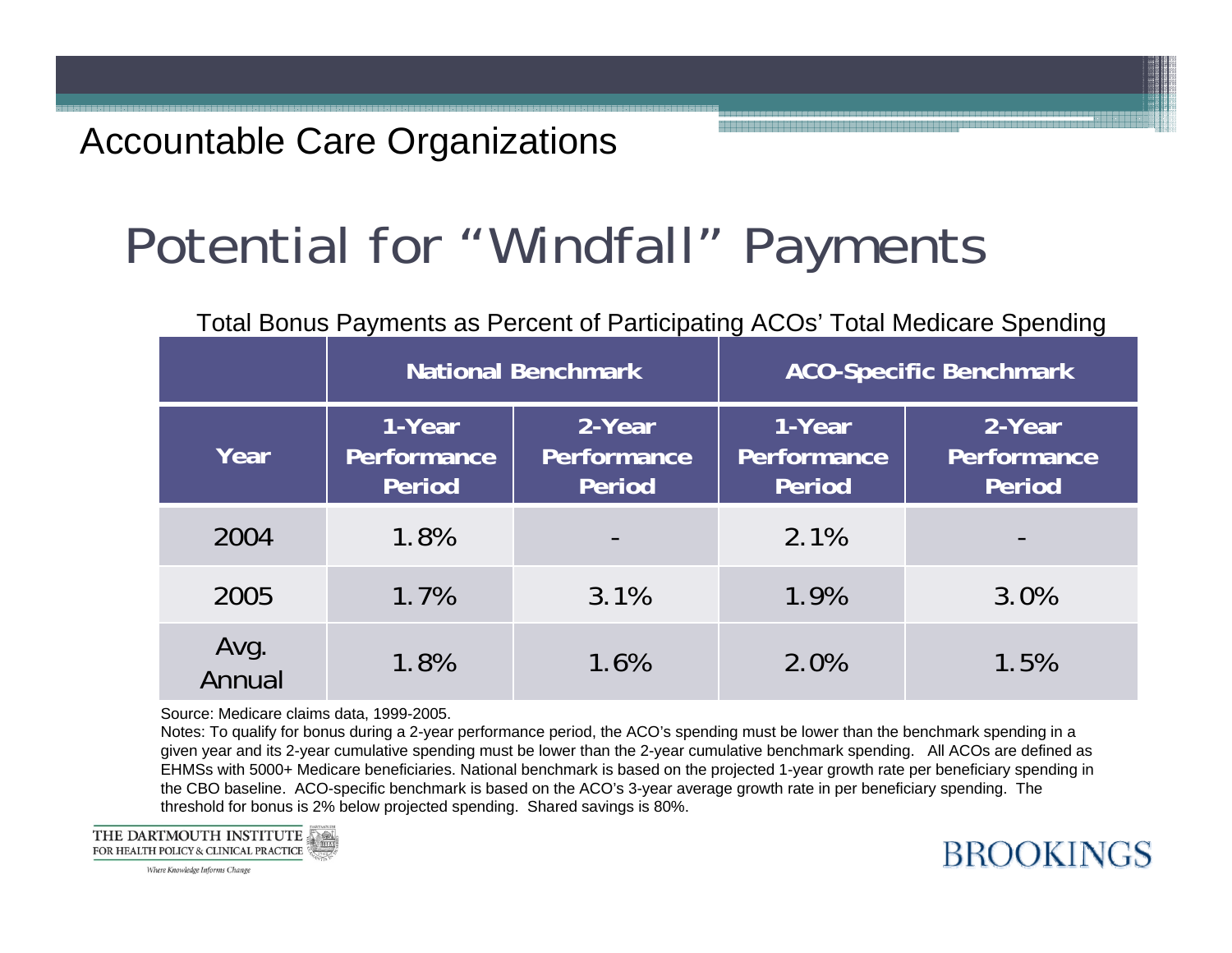# Larger Long-Term Savings Potential

- Over time, baseline spending trends will be gradually revised based on actual spending experience
- Equivalent to updating DRG benchmarks and Part D benchmarks based on actual spending – baseline adjusts as savings achieved in program
- Thus, any shared savings in early years eventually translate into 100% program savings in subsequent years, leading to potential for dynamic improvements in budget outlook from behavior changes
- Promotes continuing improvements in care that add up to growing savings over time



**BROOKINGS**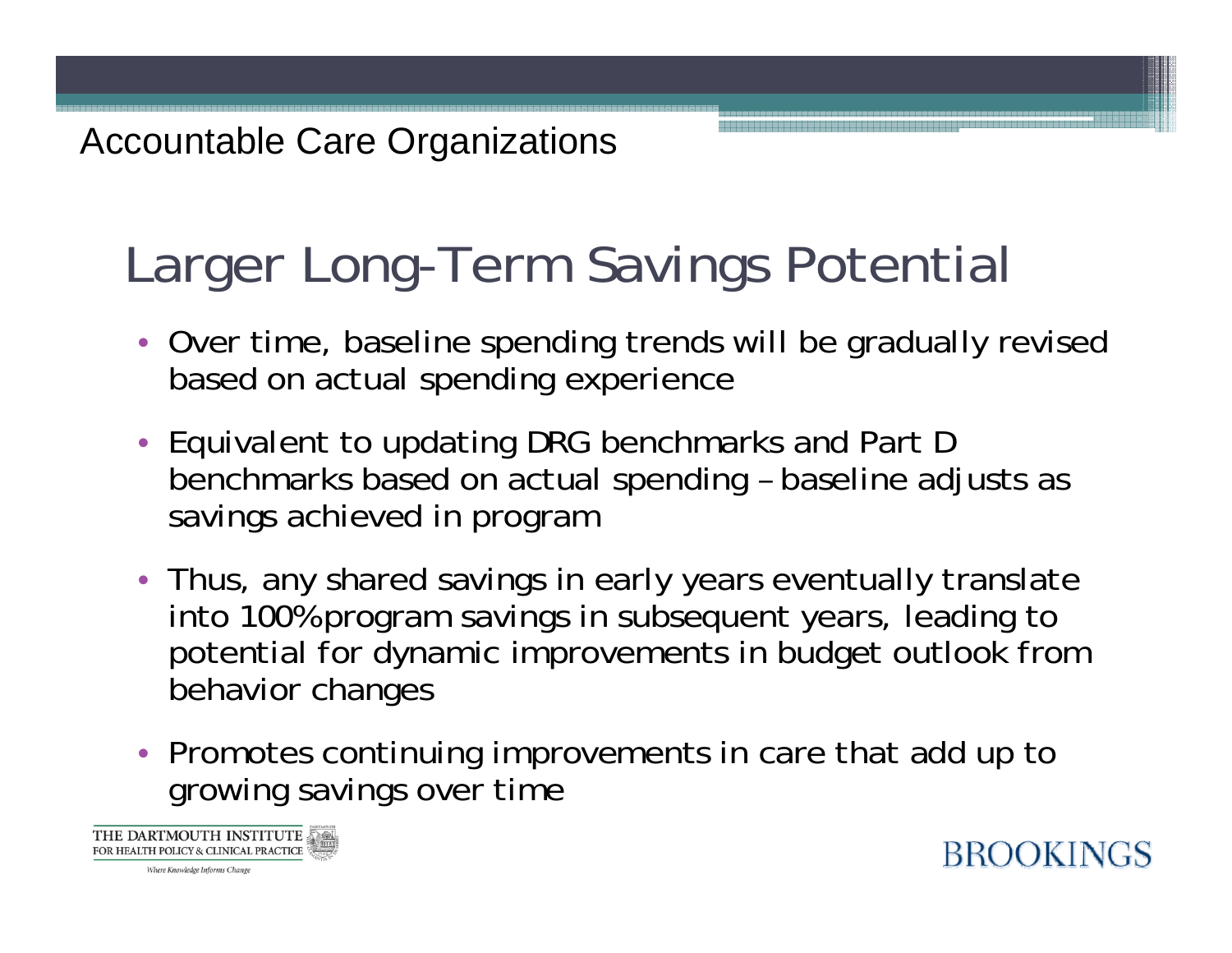# Enhanced Update for Quality Measures

- Current PQRI reporting would evolve
- Physicians may report a "virtual network" of providers with whom they collaborate, as basis for reporting patient-level cost and quality measures as in ACOs
- Specialists might report data for patient registries to construct episode- and patient-level measures.
- Quality measures would include coordination of care measures, e.g. CAHPS, and enhanced patient-level quality and cost measures for common health problems



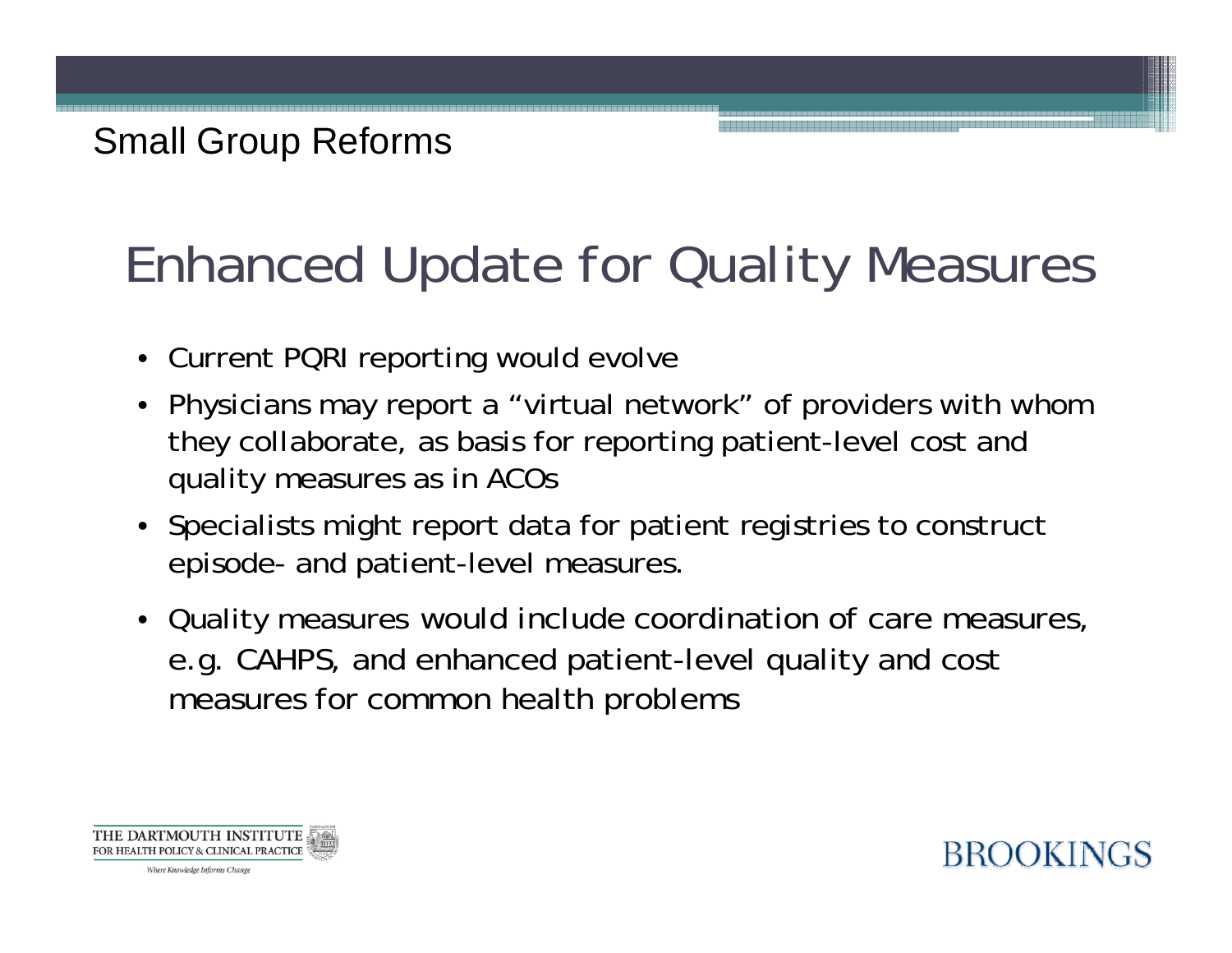# Enhanced Update for E-Health

- Compliance with CMS standards for e-prescribing and possibly mandatory e-prescribing over time
- Implementation of e-prescribing could support both quality reporting and new information to providers (e.g., prescription fills) to promote effective coordination of care



**BROOKINGS**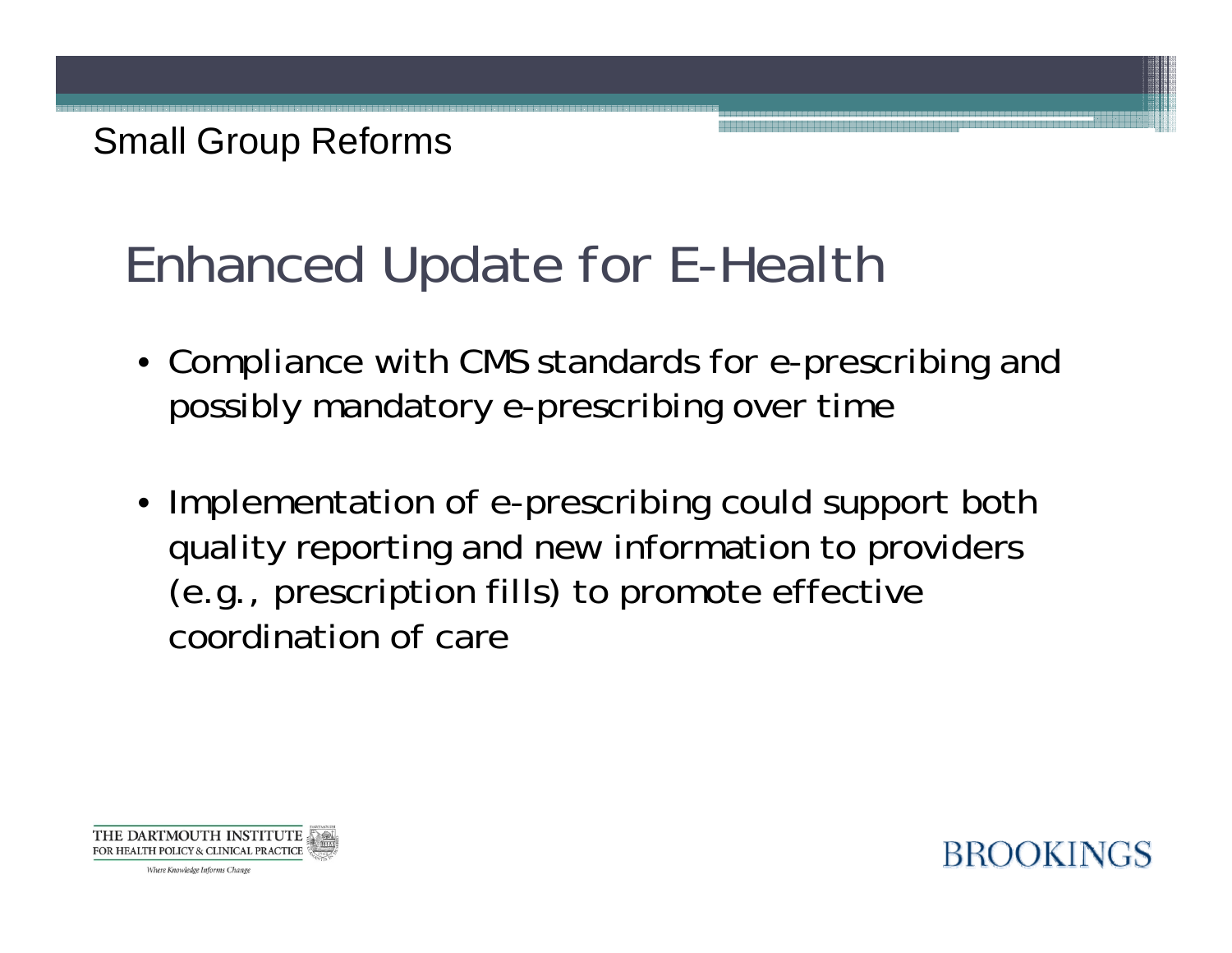## Small Group Reforms

# Transition to Accountability for Overall Quality and Costs

- Opportunities for payment increases for quality reporting and e-health would diminish over time
- Over time, updates would be increasingly tied to improving overall quality and costs of care
- ACO pilot would help determine whether smaller size requirements or other modifications were feasible to facilitate small or virtual group participation in shared savings

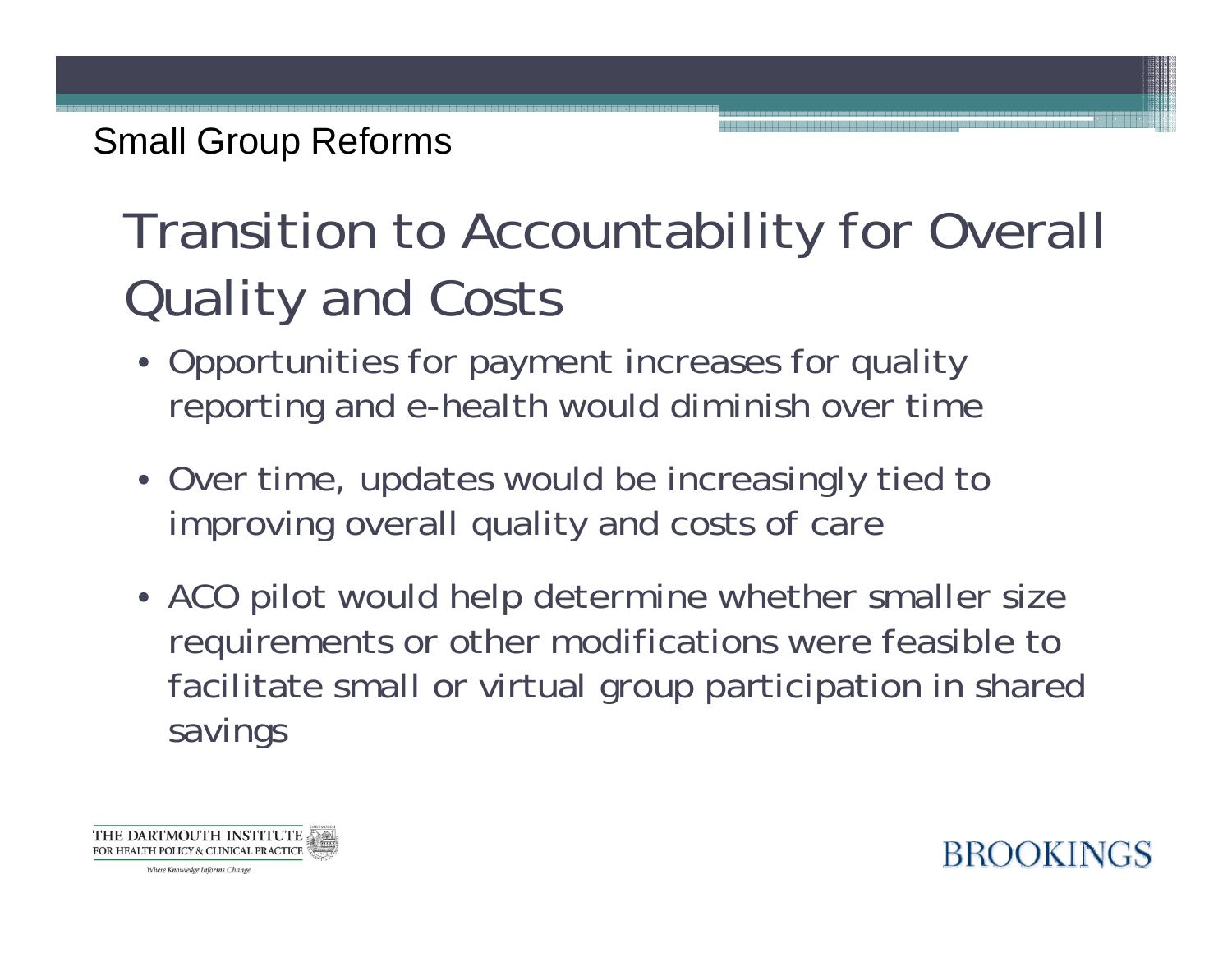# Moving Forward: Feasible Next Steps

- • Short-term physician payment reforms that promote patient-focused quality and cost improvements, with better measures and better support for physicians working together to improve care
- • Pilot version of ACO now, to provide foundation for building support in Medicare fee-for-service program for higher quality and slower cost growth